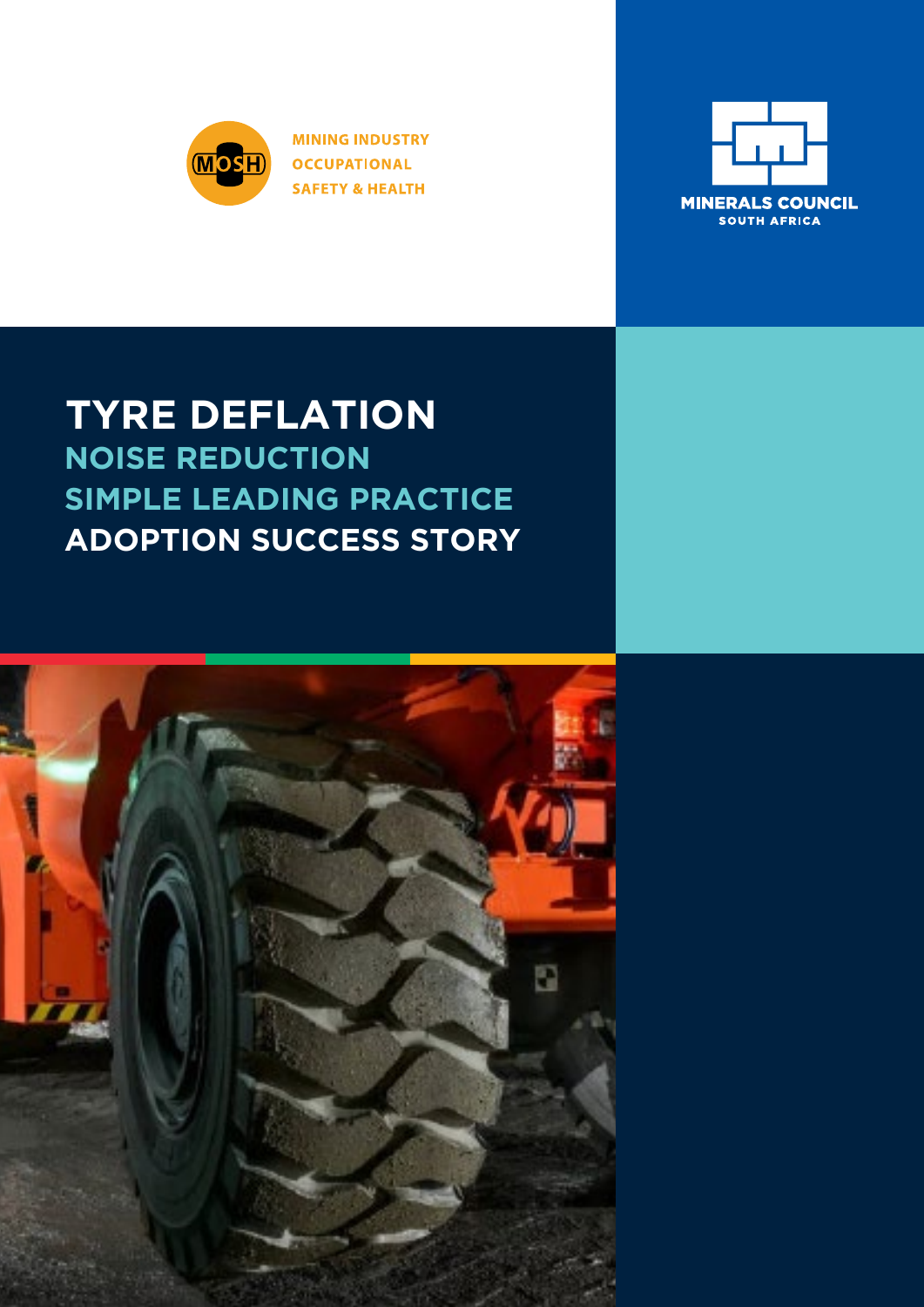| <b>Mining Company</b>                                                  | Khwezela Colliery                             |
|------------------------------------------------------------------------|-----------------------------------------------|
| <b>Commodity</b>                                                       | Coal                                          |
| <b>Operation / Mine</b>                                                | Khwezela Bokgoni                              |
| <b>H&amp;S Success Story</b>                                           | <b>Tyre Deflation Simple Leading Practice</b> |
| <b>Number of Employees affected by</b><br><b>H&amp;S Success Story</b> | 11                                            |
| <b>Stakeholders Consulted</b>                                          | RIMEX, MHSC, NUM                              |
| <b>Occupations Affected / Benefited</b>                                | <b>Tyre Bay Attendants</b>                    |



# **Full description of the risk addressed**

It was indicated during the launch of the remote tyre deflation simple leading practice that employees are exposed to noise emissions that are greater than the required OHS milestone during the process of tyre deflation. Khwezela embarked on a process of quantifying the level of noise exposed to employees during the deflation of various tyre sizes used on the mine to determine whether the noise risk is applicable to the mine.

The results of the measure are tabled below:

|            | <b>Sound Pressure</b><br>Levels (SPL) in dB (A) | <b>Sound Pressure</b><br>Levels (SPL) in dB (A) |                 |
|------------|-------------------------------------------------|-------------------------------------------------|-----------------|
| Tyre size  | Pressure (KPa)                                  | Free to air $dB(A)$                             | Time<br>H: M: S |
| 27, 00 R49 | 700                                             | 105.0                                           | 00:35:00        |
| 36, 00 R51 | 710                                             | 103.9                                           | 00:44:00        |
| 45/65 R45  | 600                                             | 91.6                                            | 00:31:00        |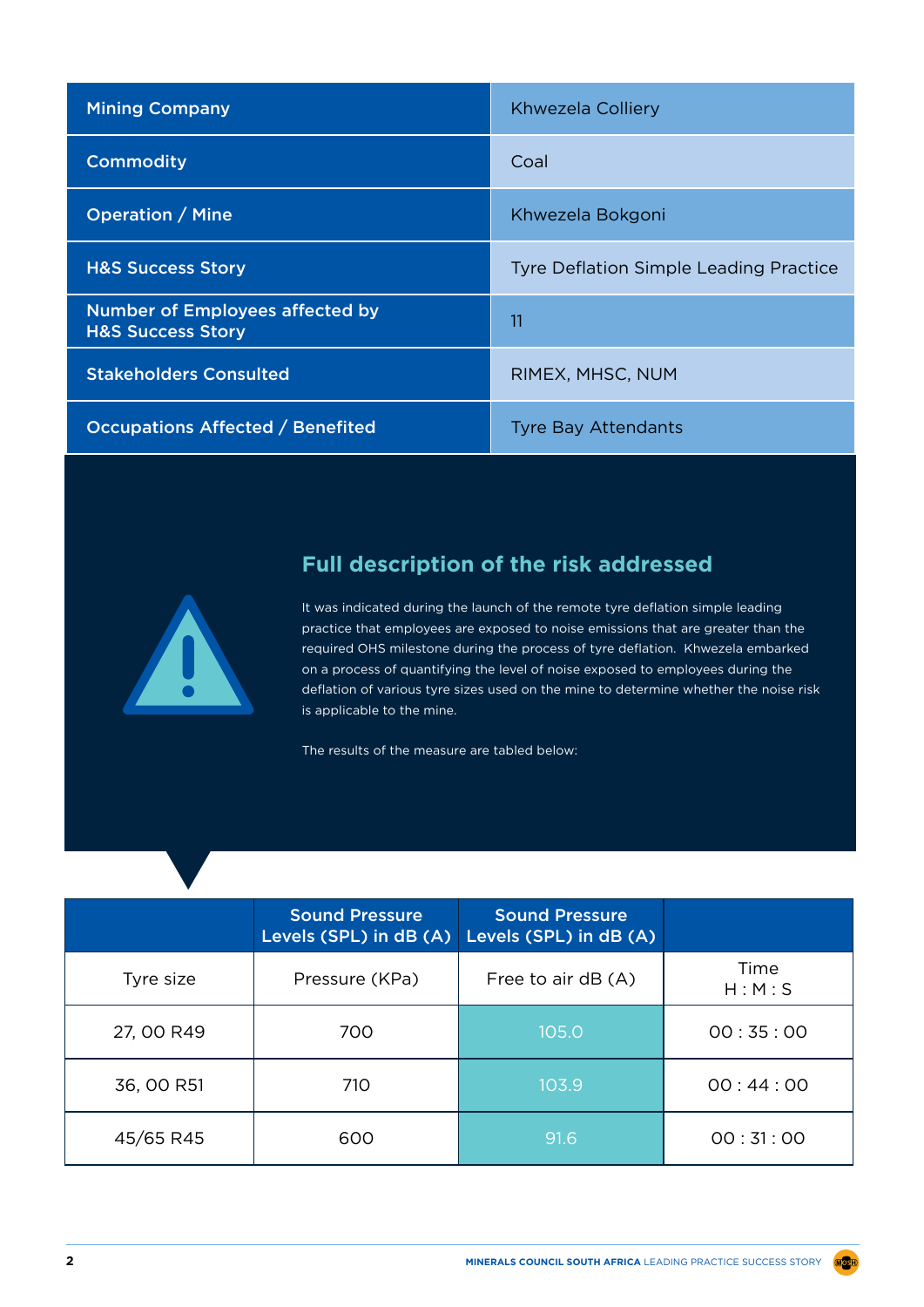

#### **Findings and Lessons learned from the adoption of the leading practice or implementation of the company best practice**

Following the adoption of the Remote Tyre Deflation Simple Leading Practice (SLP), the following lessons were drawn by the mine from the Simple Leading Practice:

The detailed outcomes of the measurements are presented in the table 1 below:

- 
- 2. The operation was surprised, when the procurement costs for the mufflers (About R3000 each) and the
- 
- 

|                     | <b>Sound</b><br><b>Pressure</b><br><b>Levels</b><br>(SPL) in<br>dB(A) | <b>Sound</b><br><b>Pressure</b><br><b>Levels</b><br>(SPL) in<br>dB(A) |                 | <b>Sound</b><br><b>Pressure</b><br><b>Levels</b><br>(SPL) in<br>dB(A) |                 | <b>Sound</b><br><b>Pressure</b><br><b>Levels</b><br>(SPL) in<br>dB(A) |                 |
|---------------------|-----------------------------------------------------------------------|-----------------------------------------------------------------------|-----------------|-----------------------------------------------------------------------|-----------------|-----------------------------------------------------------------------|-----------------|
| Tyre size           | Pressure<br>(KPa)                                                     | Free to<br>air $dB(A)$                                                | Time<br>H: M: S | Muffler<br>fited dB<br>(A)                                            | Time<br>H: M: S | Work-<br>shop<br>fixed<br>system<br>dB(A)                             | Time<br>H: M: S |
| 27,00<br>R49        | 700                                                                   | 105.0                                                                 | 00:35:00        | 65.5                                                                  | 00:25:35        | 54.6                                                                  | 00:11:26        |
| 36,00<br><b>R51</b> | 710                                                                   | 103.9                                                                 | 00:44:00        | 58.4                                                                  | 00:27:22        | 54.0                                                                  | 00:12:54        |
| 45/65<br><b>R45</b> | 600                                                                   | 91.6                                                                  | 00:31:00        | 63.9                                                                  | 00:22:11        | 53.89                                                                 | 00:10:30        |

Table 1: Documented Noise emission levels and deflation duration, for the TMM tyres in use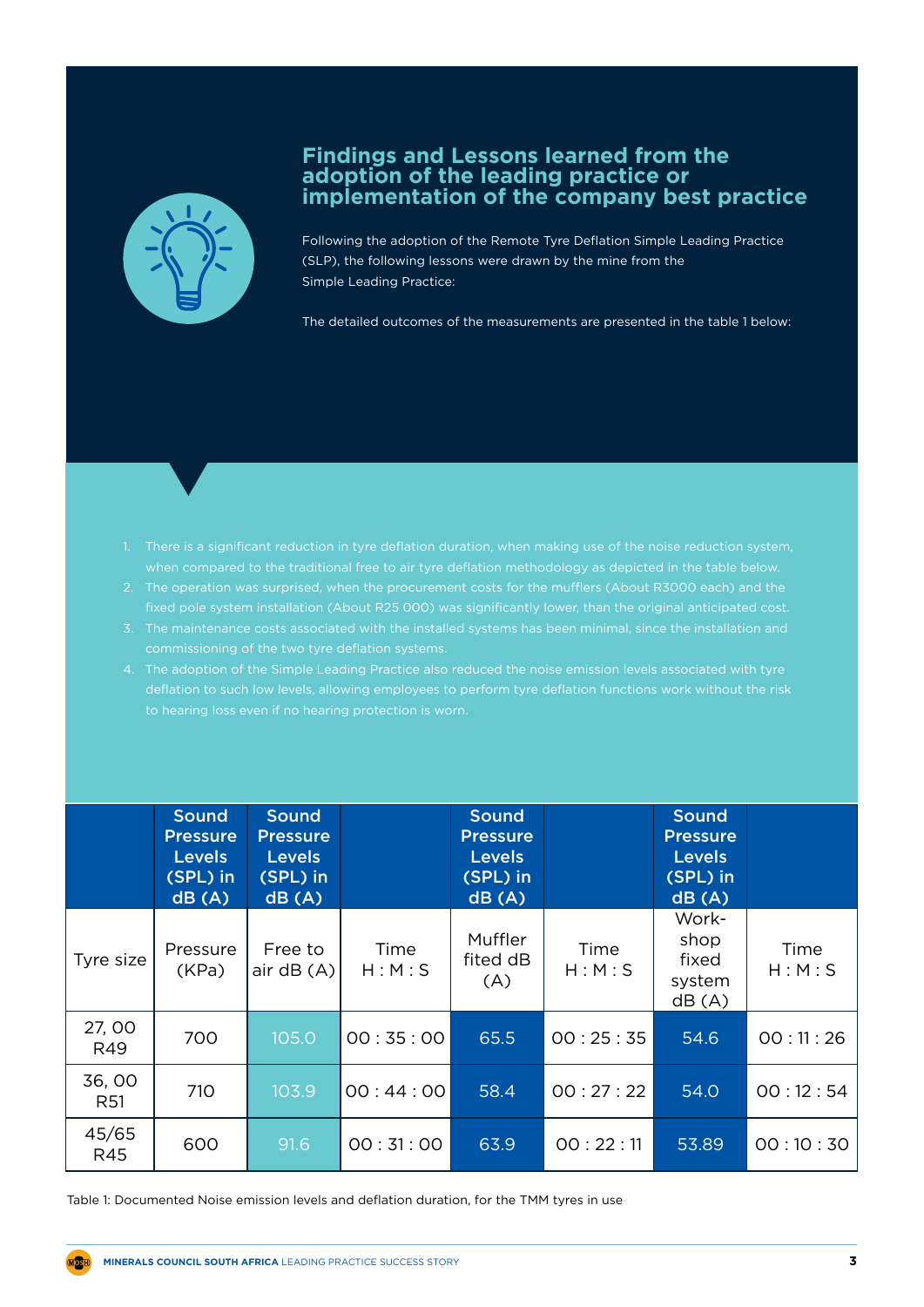

#### **Benefits and improvements reported by affected stakeholders**

The following Benefits were realized by Khwezela as a result of the adoption of the Tyre Deflation Noise Reduction Simple Leading Practice:



**Deflation of a 49 Inch TMM Tyre, Making use of the old Free to Air Method**  [105dB(A) measured noise emission]



#### **Health and Safety benefit**

- 1. Significant health and safety benefits were noted, due to the noise risk being engineered away. The Simple Leading Practice reduced the noise risk associated with the deflation of Trackless Mobile Machinery (TMM) tyres to levels significantly below the Occupational Exposure Limit (OEL), with the risk of mechanical injuries during the handling of tyres also significantly reduced.
- 2. A noise reduction of 46dB with a fixed system and 37dB with a deflation muffler has been realized on average.
- 3. Employees welcomed the adoption of the Tyre Deflation Noise Reduction Simple Leading Practice, due to the Health and Safety benefits outlined above and it being a simpler, better and more efficient way of working during the deflation of TMM tyres.



## **Production benefit**

- 1. Employees are happy that the adoption of the Tyre Deflation Noise Reduction Simple Leading Practice resulted in a more efficient way of working as the deflation time has been reduced and multiple tyres can be deflated at the same time.
- 2. The initial sentiment amongst the work force was that "quitter is equivalent to longer" deflation times. This perception was changed by the studies done to corroborate the adoption benefits to be very efficient and more time now can be used in the tearoom than the shop floor while achieving the required turn arounds.